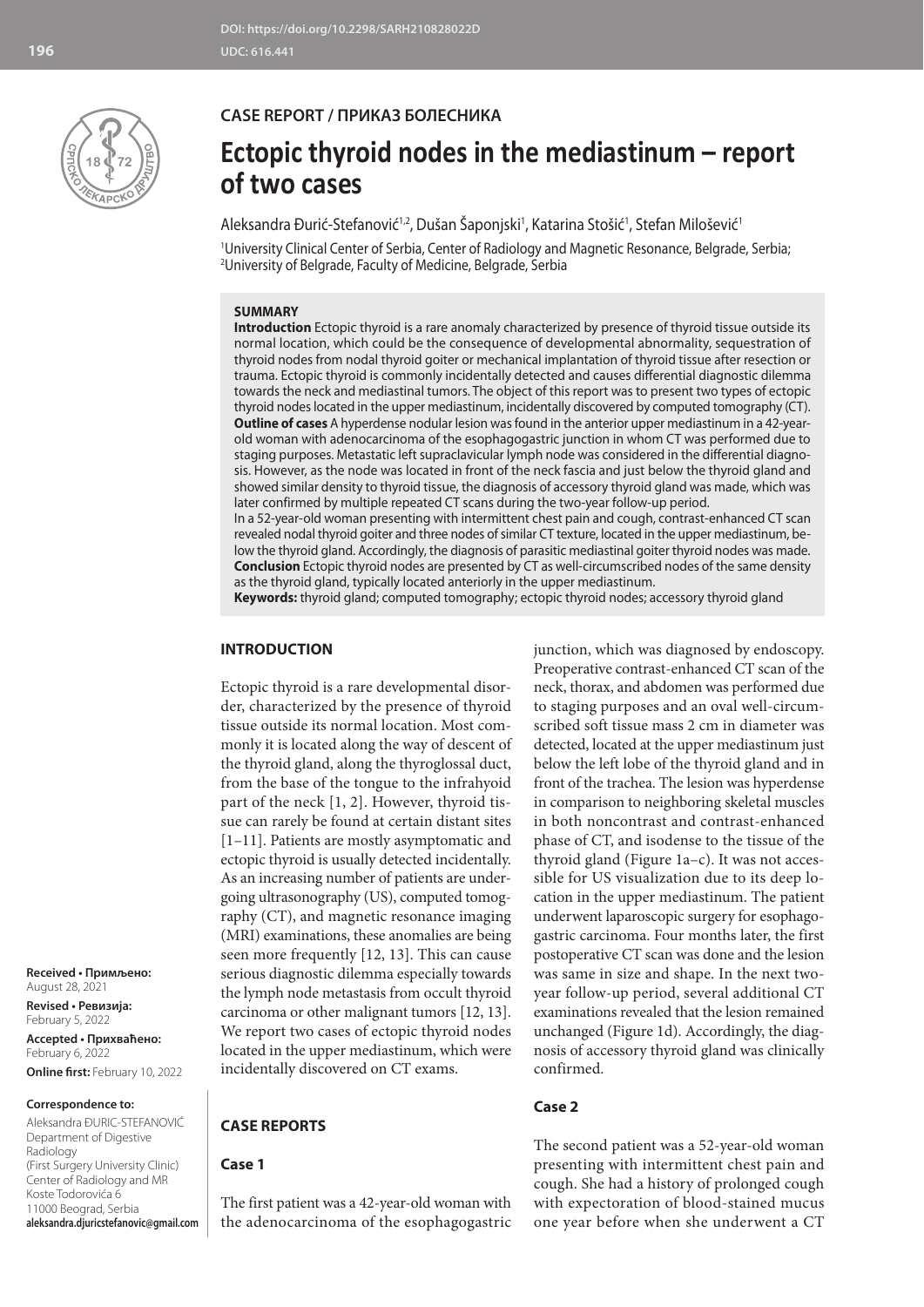

**Figure 1.** Ectopic thyroid node (arrow) on the axial section (a), coronal plane (T – thyroid gland, \* – supraclavicular fossa) (b), sagittal plane (c), and follow-up computed tomography after two years (d)



**Figure 2.** Three parasitic thyroid nodes (arrows) in the upper mediastinum below the nodular thyroid goiter (T) on the axial (a, b), coronal (c) and sagittal (d) sections of contrast-enhanced computed tomography

examination and right-sided mediastinal paratracheal lymphadenopathy was described by the radiologist. In actual contrast-enhanced CT scan, three well-circumscribed soft-tissue lesions of 3 cm, 4 cm, and 3 cm in diameter were detected in the upper mediastinum, below the thyroid gland and beside the right wall of the trachea (Figure 2a–d). The thyroid gland was enlarged with the hypodense node in the isthmus, which suggested the diagnosis of nodal thyroid goiter. Mediastinal nodes showed the same CT texture as the node in the isthmus of the thyroid gland.

Laboratory findings revealed euthyroid hormonal state. To exclude metastatic thyroid malignancy, the patient was referred to scintigraphy. Scintigraphy with iodine-123 showed hyper uptake of radiotracer in the right lobe and isthmus of thyroid gland and no any uptake in the mediastinum. Accordingly, the diagnosis was nodular thyroid goiter with parasitic mediastinal goiter thyroid nodes. Surgical treatment (partial thyroidectomy and removing the parasitic mediastinal thyroid nodes) was planned but the operation was postponed due to the COVID-19 pandemic situation.

All procedures involving human participants were in accordance with the ethical standards of the institutional and/or national research committee and with the 1964 Helsinki declaration and its later amendments or comparable ethical standards. Written consent to publish all shown material was obtained from the patient.

## **DISCUSSION**

In the oncologic patient with the esophagogastric junction carcinoma, our diagnosis based on the repeated CT examinations was an accessory thyroid node located in the upper mediastinum. Differential diagnosis that we considered in this patient after initial CT exam was metastatic supraclavicular lymphadenopathy. It is well known that gastric cancer tends to metastasize in the left supraclavicular lymph node, i.e., Virchow's node. However, a key factor which influenced our conclusion was the exact site of the lesion. Metastatic Virchow's node is located deeper and more laterally in the left supraclavicular space (Figure 1a), while ectopic thyroid tissue is always in front of the neck fascia and just below the thyroid gland as was in our patient [1, 2]. Most importantly, the node showed similar density to the thyroid gland [13]. Multiple repeated CT scans during the two-year follow-up period supported our diagnosis.

In the second patient with respiratory symptoms, the presence of enlarged isthmus of the thyroid, extended retrosternally together with the multiple nodes of the same CT appearance located just below the thyroid and laterally in the mediastinum, suggested the diagnosis of parasitic goiter thyroid nodes associated with the nodal thyroid goiter [14].

Ectopic thyroid is a rare anomaly diagnosed in approximately 1 in 100,000–300,000 people, but more frequently found on autopsies, with higher prevalence in females [2]. Possible reasons of thyroid tissue being outside its normal location are developmental abnormality, sequestration of thyroid nodules from a multinodular thyroid goiter and mechanical implantation of thyroid tissue after resection or trauma of the thyroid gland [1, 2, 14, 15].

The most common cause of ectopic thyroid is embryological developmental abnormality [1, 2]. The thyroid gland is normally located in the anterior neck, just below the larynx and in front of the trachea (spanning from the second to the fourth tracheal ring). During development, the thyroid gland is formed from endodermal cells that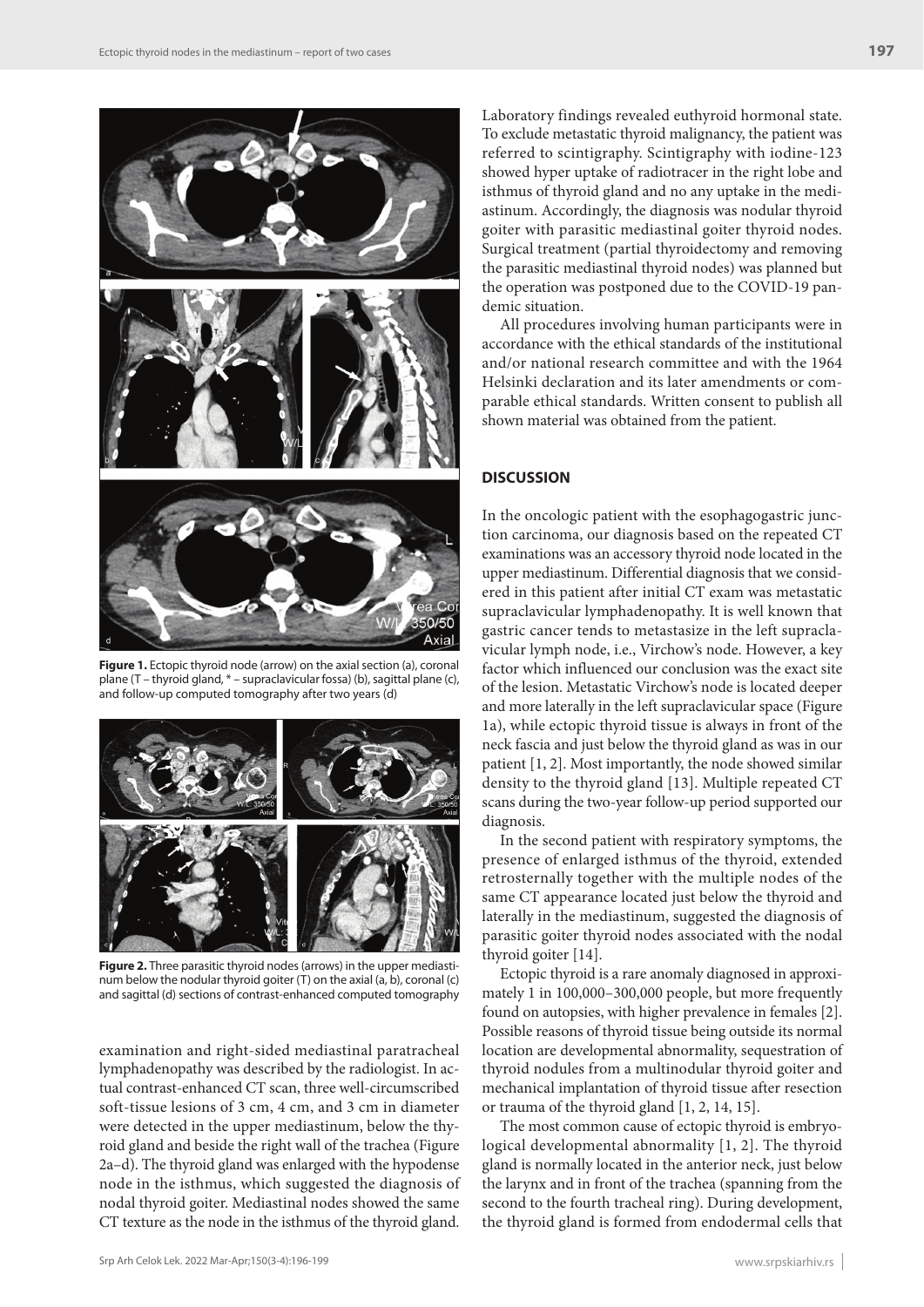originate from the third branchial pouch in the floor of the primitive pharynx, at the base of the tongue (foramen cecum) [1, 2]. Throughout further development, the gland descends from the base of the tongue, reaching the midline of the neck to the hyoid bone, after which it loops inferiorly to the infrahyoid portion of the neck, inserting itself between the thyroid cartilage and thyroid membrane [1, 2]. During descend, there is a rare possibility that thyroid embryonic cells fail to migrate along their pathway, which forms the ectopic thyroid gland. The ectopic locations are usually from the foramen cecum at the base of the tongue to the anterior midline of the neck and all the way to the upper mediastinum, and the lingual thyroid is the most common location (found in 90% of all cases) [16]. Rarely, it can be found below the way of thyroid descent in the midline or laterally in the mediastinum like in cases which we presented or even below the diaphragm [3–11, 16, 17, 18]. Ectopic thyroid is often asymptomatic, but if there are symptoms, they would be a result of mass effect on adjacent structures, causing cough, dyspnea, or dysphagia [3, 16].

The thyroid gland, as well as the spleen, both being hypervascular organs, has a possibility of auto implantation of one or more focal deposits of splenic and thyroid tissue after surgery, known as splenosis and parasitic thyroid nodules, respectively [19]. A comparison can also be made between splenunculum and ectopic thyroid nodes, i.e., accessory spleen and accessory thyroid as these are small nodules of tissue, which are separated from the rest of the organ [19].

Radiological imaging modalities, such as US, CT, and MRI, have been deemed very useful for detection and evaluation of ectopic thyroid. Ectopic thyroid has approximately the same radiological characteristics on all imaging modalities as the orthotropic thyroid gland. It is usually oval and well-circumscribed. On US, the ectopic tissue of the thyroid gland is hyperechogenic. US as the most accessible and the safest radiological modality is mainly used for the detection of ectopic tissue in the neck, but is of limited diagnostic value in other locations [14]. The ectopic focuses of the thyroid gland are mostly incidentally detected on CT examinations, especially distant, extra cervical sites such as the abdomen or, as in our cases, the mediastinum. A non-contrast CT scan shows ectopic thyroid tissue as hyper dense compared to skeletal muscles, due to higher iodine concentration in the thyroid tissue [12, 13]. Contrast enhanced CT scan shows ectopic thyroid as homogeneously enhancing mass the same as thyroid gland [13]. MRI is also very useful in detecting ectopic thyroid, which is hyper intense in both T1w and in T2w sequences [13].

Scintigraphy, using Tc-99m, I-131, or I-123 could be a valuable diagnostic tool to detect ectopic thyroid tissue [3, 12]. However, the literature reveals that, as in our case, ectopic thyroid tissue does not have to show radionuclide uptake in the separated nodules [12].

Fine needle aspiration cytology is also a very useful diagnostic method in confirming the diagnosis of ectopic thyroid, with specificity of 95–97%, but only in cases where ectopic thyroid is suitable for biopsy [3]. However, in cases of mediastinal or other deep localizations, the ultimate diagnosis is most accurately made by histological analysis, after surgical removal of mass [14].

Differential diagnosis of ectopic thyroid depends on the location, but thyroid cancer metastases should always be excluded first, as they can manifest as ectopic thyroid tissue.

Since in both of our cases ectopic thyroid tissue was located in the upper mediastinum retrosternally, differential diagnosis primarily included metastatic lymph nodes from papillary thyroid carcinoma, followed by the germ cell tumors, neurogenic tumors, lymphomas, thymic and parathyroid tumors [13]. Germ cell tumors, of which teratoma is the most common one, consisting of different tissues, are mainly presented as large well-circumscribed heterogeneous mass, usually cystic (90% of all cases) of variable density [20]. In both our cases the mass was mainly hyperdense on CT exams, and had no cystic component. Neurogenic tumors are more common in the posterior mediastinum and are mostly hypodense on CT, compared to skeletal muscles [12]. Lymphoma usually consists of enlarged lymph nodes in several mediastinal lymph node groups. Thymic tumors – thymoma – are hypodense, with cystic component and calcification that can be seen in some patients [20]. Parathyroid tumors are relatively easy to differentiate from ectopic thyroid since they are located posteriorly to the thyroid gland and show reduced postcontrast enhancement compared to the normal thyroid gland in the arterial phase and greater washout than the thyroid tissue in the delayed phase [13].

The treatment of ectopic thyroid depends mainly on localization and local symptoms; however, the age and the overall condition of the patient should also be considered. In most cases, the patients are asymptomatic and no treatment is needed, only regular follow-up. Follow-up imaging is also recommended since ectopic thyroid has the same histological structure as normal thyroid and can be affected by the same pathological changes (Hashimoto thyroiditis, goiter, or carcinoma) [14, 21]. If the patient is symptomatic due to mass effect on the surrounding structures, surgery is the treatment of choice.

In summary, ectopic thyroid nodes are rare entities that mainly occur as a result of a developmental anomaly. Parasitic thyroid nodes are sequestrated from the multinodular thyroid goiter. They are most commonly present in the neck, but can be rarely found in the mediastinum, and then cause diagnostic dilemma towards a spectrum of mediastinal tumors. Patients are mostly asymptomatic and euthyroid, but symptoms related to node size and location may develop. CT scan, as a leading diagnostic tool, shows well-circumscribed nodes of the same density as the thyroid gland located anteriorly in the upper mediastinum. Even though this entity is a rare disorder, clinicians should take it into consideration in differential diagnosis to other mediastinal masses.

**Conflict of interest:** None declared.